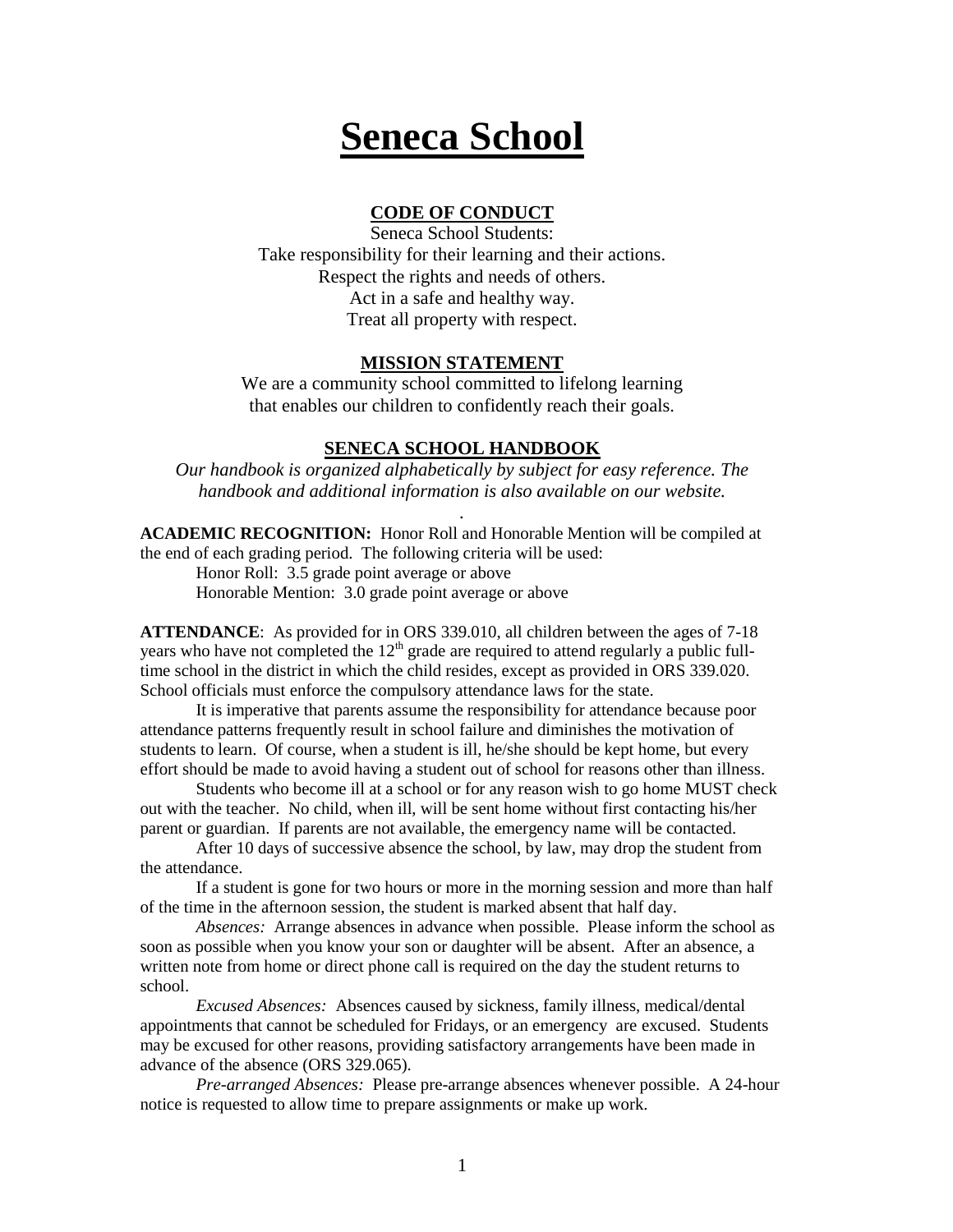*Unexcused Absences:* Absences with no parental request or authorization to justify the absence, such as truancy/skipping, is unexcused. **It must be emphasized that parent/guardians, according to Oregon Law, are not given unilateral permission to excuse their child from school.** Some examples of unexcused absences are shopping, missing the school bus, or hair appointments.

*Missed School Work:* Students have the right and responsibility to make up missed work. The length of time for makeup is equal to the number of days absent plus one. Any work not turned in will result in the equivalent of a  $0$ " being recorded in the grade book.

*Tardiness:* Tardiness is not acceptable. Parents will be contacted about repeated tardiness. Three unexcused tardies will result in a half-hour detention.

*Note*: Any non-participating student attending a school activity during school hours will be considered to be an unexcused absence unless the head teacher approves the absence in advance.

**BICYCLES:** Students who bring their bicycles to school must use the bike racks located in the front of the school. Bicycles are not to be ridden on school grounds. The school assumes no responsibility for bicycles.

**BUS REGULATIONS:** The following regulations will govern student conduct on school buses and will be posted in a conspicuous place in all buses:

- 1. Students being transported are under authority of the bus driver;
- 2. Fighting, wrestling or boisterous activity is prohibited on the bus;
- 3. Students shall be on time for the bus, both morning and evening;
- 4. Students shall use the emergency door only in case of an emergency;
- 5. Students shall not bring animals, firearms, weapons or other potentially hazardous material on the bus;
- 6. Students shall remain seated while bus is in motion;
- 7. When necessary to cross the road, students shall cross in front of the bus or as instructed by the bus driver;
- 8. Students shall not extend their hands, arms or heads through the windows;
- 9. Students shall have written permission to leave the bus other than at home or school;
- 10. Students shall converse in normal tones; loud or vulgar language is prohibited;
- 11. Students shall not open or close windows without permission from the driver;
- 12. Students shall keep the bus clean and must refrain from damaging it;
- 13. Students shall be courteous to the driver, to fellow students and passers by;
- 14. Students who refuse to promptly obey the directions of the driver or refuse to obey regulations may forfeit their privilege to ride on the bus;
- 15. No personal radios allowed on the bus without earphones;
- 16. No food or drink allowed on the school bus. (Activity bus food allowed)
- 17. Any student disciplined when a relief driver is driving will be considered for a three-day suspension;

Students who violate bus rules of conduct may be denied the use of district transportation.

**CANCELLATION OF SCHOOL:** Cancellation of school takes place only during extraordinary circumstances such as extreme weather condition, equipment failure or public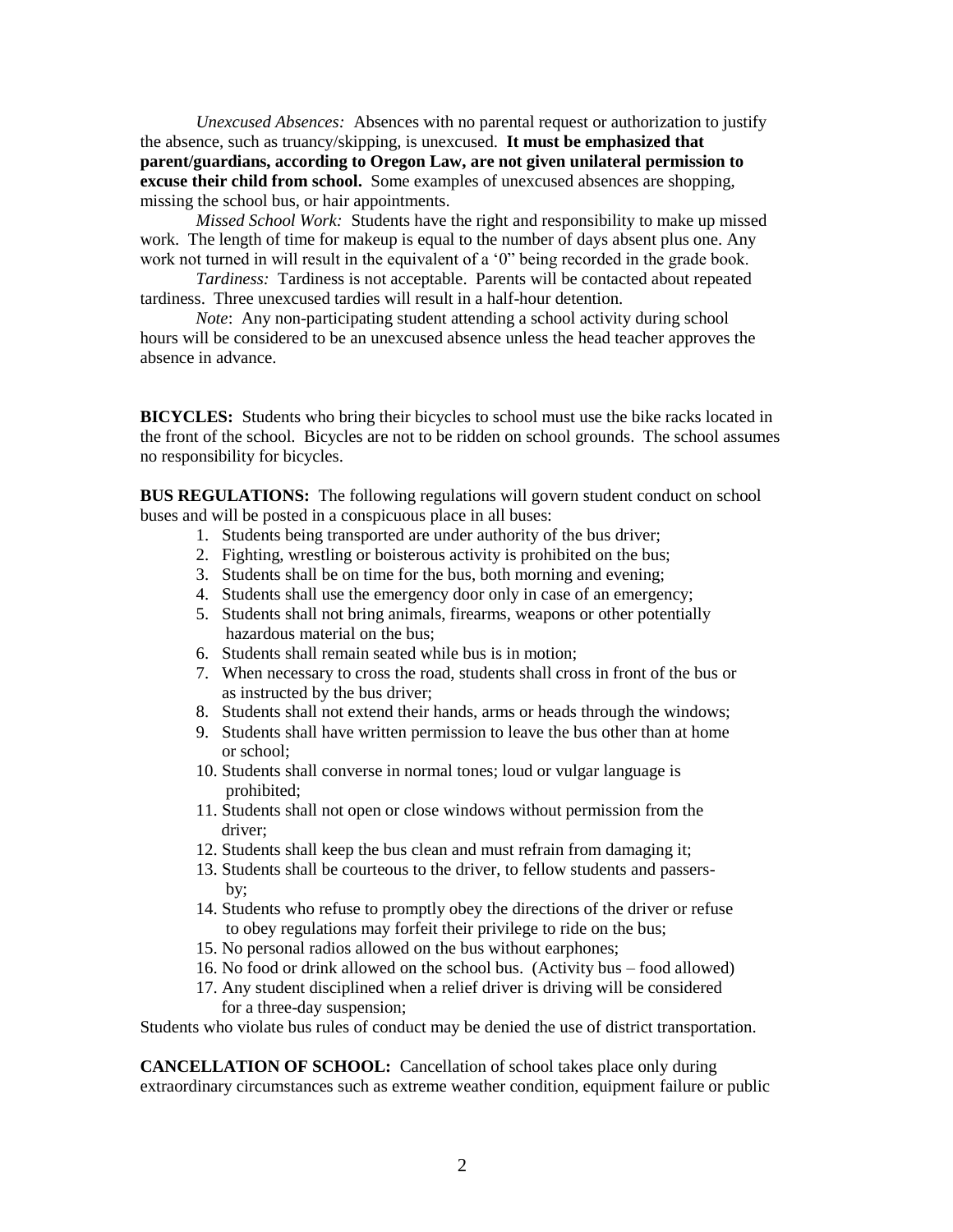crisis. Radio station KJDY *and* a 'phone tree' will be used to notify parents of an impending cancellation as soon as possible.

**CHANGE OF ADDRESS:** It is very important for emergency and administrative reasons, that every student maintains an up-to-date address record at the school office. Please notify the school when you have a change of address, contact person, or phone number during the school year.

**CHECKING OUT STUDENTS:** Any student leaving the school grounds during the school day MUST check out at the office BEFORE leaving, and also MUST check in upon return. A note or phone call from a parent is necessary. If you need to take your child out of school for any reason, please come to the office and sign him/her out of class. The secretary will then call that student from their classroom.

**CHILD ABUSE:** ORS 419.B.010 and ORS 419.B.015 require any public or private official having reasonable cause to believe that any child with whom he or she comes in contact has suffered abuse or that any person with whom the official comes in contact has abused a child shall immediately report or cause a report of child abuse to be made to the local office of Services to Children and Families or a local law enforcement agency. Oregon law recognizes these types of abuse: physical, mental injury, neglect, and threat of harm, sexual abuse and exploitation.

**COMPLAINTS**: Students or parents with complaints regarding the following issues should contact the person listed as a first step:

Instructional material—Head Teacher Harassment—Teacher/Principal Educational records—Head Teacher

Discrimination—Head Teacher/Teacher Educational standards—Superintendent

Complaints about staff:

*Step 1:* A person having a complaint should meet with the involved employee and attempt to resolve it at this step.

*Step 2:* If the complaint is not resolved at step 1, the procedure for further resolution is on file in the principal's office and will be made available to the complainant on request.

#### **DAILY SCHEDULE:**

7:20 a.m. Students allowed on school grounds. 7:30 a.m. Classes begin. Kindergarten dismissal: see website Lunch and recess: see website 2:00 p.m. Dismissal for first and second grades. 2:30 p.m. Dismissal for third through eighth grades.

**DISCIPLINE PROGRAM:** A child's success in school depends a great deal on his/her self-control and sense of responsibility. Children thrive and learn best in an atmosphere that is caring, understanding, and supported by reasonable and consistent discipline. When your child chooses to break a rule he/she will receive a logical consequence.

# Disciplinary Actions:

*Informal Talk* A teacher will talk to the student regarding the student's inappropriate behavior and the student will make a commitment to change his/her behavior.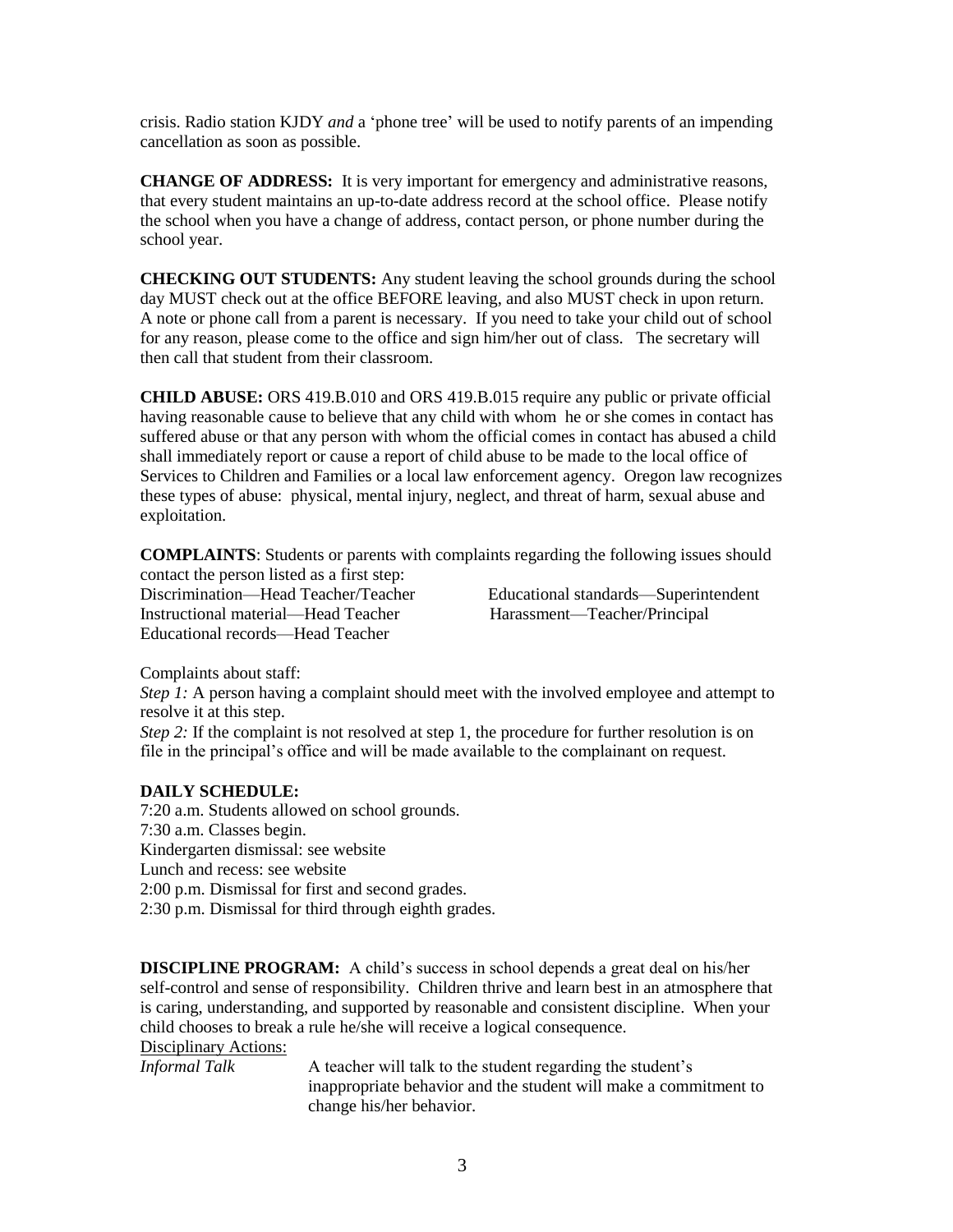| Classroom                   |                                                                                                                                                                            |
|-----------------------------|----------------------------------------------------------------------------------------------------------------------------------------------------------------------------|
| Consequences                | In most cases teachers will assign classroom consequences                                                                                                                  |
|                             | before referring a student to the office.                                                                                                                                  |
| Detain in Office            | The student will be sent to the office for the remainder of the period.                                                                                                    |
| Conference                  | A formal conference is held between the student and administrator<br>with teacher and/or counselor involvement optional. The parent may<br>be notified by phone or letter. |
| Parent Involvement          | A legal guardian is notified by telephone, personal contact or a letter.                                                                                                   |
|                             | A conference may be conducted between the student, his/her legal<br>guardian, appropriate school staff and other individuals involved.                                     |
| <b>Noon Detention</b>       | A student assigned noon school detention will lose recess.                                                                                                                 |
| <b>In-School Suspension</b> | The student is assigned to in-school suspension for one or more                                                                                                            |
|                             | full days. All regular school activities are terminated during                                                                                                             |
|                             | the suspension period. Parents will be notified by phone or                                                                                                                |
|                             | letter.                                                                                                                                                                    |
| <b>Friday Detention</b>     | Friday detention will be assigned by the principal. The student                                                                                                            |
|                             | will come to detention on time with work to do. The length of                                                                                                              |
|                             | time to serve will be determined by the principal. Parents will                                                                                                            |
|                             | be notified by phone or letter.                                                                                                                                            |
| Out-of-School               | The student is excluded from school and related activities for a                                                                                                           |
| Suspension                  | period of up to five school days. The student is informed that he/she                                                                                                      |
|                             | is subject to suspension and may discuss his/her side of the situation                                                                                                     |
|                             | with the appropriate school official. Parents will be notified of the                                                                                                      |
|                             | action and a parent conference may be held.                                                                                                                                |
| Expulsion                   | The student is informed that he/she is immediately suspended from                                                                                                          |
|                             | school with possible expulsion. Expulsion will take place following a                                                                                                      |
|                             | formal hearing.                                                                                                                                                            |

#### **DRESS AND GROOMING:**

- 1. Students are required to wear shoes while at school, unless specified in certain activities.
- 2. Students working around machinery are required to wear appropriate protective gear.
- 3. Students participating in extra-curricular activities do so by choice and may be required by their coach or advisor to wear specified attire and may be required to have their hair trimmed to a certain length.
- 4. A student's dress or grooming shall not constitute a health, safety hazard, or disrupt the learning environment.
- 5. Hats are prohibited in the school building during regular school hours for both boys and girls.
- 7. The following dress is considered **unacceptable dress** for school or school activities:
	- $\bullet$ Exposed underclothing, bra straps, etc.
	- Any tops that are cut excessively low or are revealing.  $\bullet$
	- $\bullet$ Spaghetti straps, bare midriffs, tube tops or dresses without straps are prohibited.
	- Shorts or skirts less than mid-thigh in length.  $\bullet$
	- Boys without shirts or shirts with mesh net.  $\bullet$
	- Any clothing that is cut up. (i.e. cut off sleeves, cut off midriffs,  $\bullet$ example; muscle shirts are not allowed)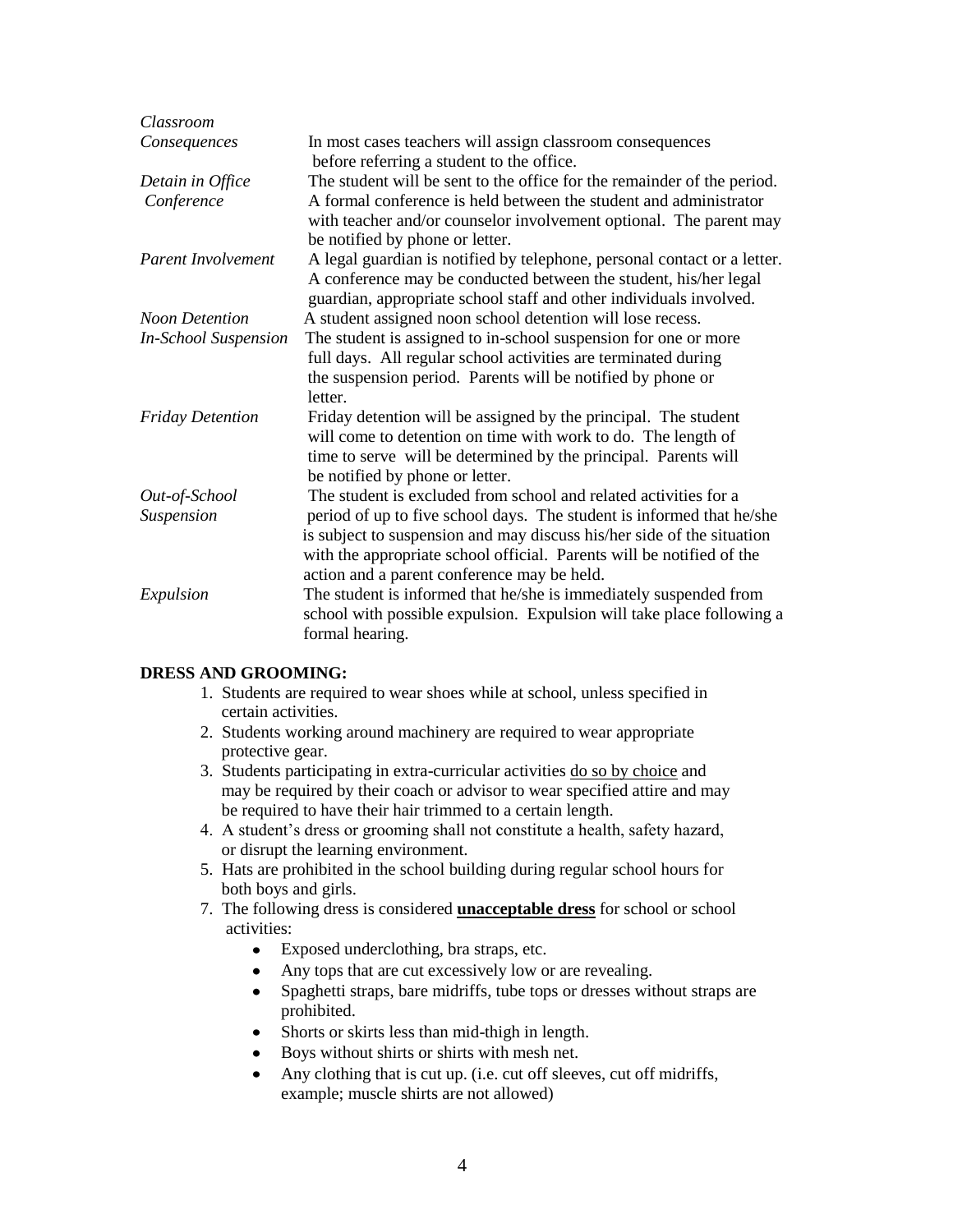- Any clothing with references to alcohol, tobacco and/or drugs.
- Any clothing with implied or expressed profanity.
- Any clothing with implied or expressed sexual references.
- Any clothing with discriminating message and/or crude and obscene messages.
- 8. Any student violating these rules will be required to change or go home until the dress is acceptable. All time lost from class will be made up in detention.

**ELECTRONIC DEVICES:** The use of cell phones, IPods, MP3s, etc. is NOT allowed during instructional times. Cell phones may be used before school begins and at the conclusion of a school day, or with staff permission. Students bringing these items to school do so at their own risk. The school assumes no responsibility for loss or damage of such items brought to school.

# **EXTRA-CURRICULAR ACTIVITIES:**

### Guidelines:

- 1. Students in  $6<sup>th</sup>$  through  $8<sup>th</sup>$  grades may participate in district sports programs.
- 2. New physical exam forms are required for  $7<sup>th</sup>$ ,  $9<sup>th</sup>$  and  $11<sup>th</sup>$  grades and any student athlete new to the district. This must be on file before a student may participate or practice in any activity. Other necessary forms that must be on file include Parent Permission for School Trips, Authorization and Consent for Treatment of Minors, Authorization for Participation in the activity, and Verification of Insurance Coverage.
- 3. Students representing the school on extra-curricular trips must be, in the judgment of the person supervising the trip, dressed and groomed in a manner that will reflect credit on the school.
- 4. A student must be in school all day on the day of a home activity, in school the equivalent of one full day for an away activity, and all day following an activity. Violation is an automatic suspension from the next away trip. Individual exceptions to this must be approved in advance by the principal/head teacher.
- 5. All students participating in the athletic program must pay a participation fee as required by the district. The fee is due and payable prior to the first interscholastic contest.
- 6. Students must be eligible to participate under academic and behavioral requirements.

 Academic Eligibility: A student must be passing in all classes. Incompletes and "NGs" are considered the same as an "F" for the purpose of eligibility. The ineligibility list is prepared on Monday and maintained in the office. No student will be listed as ineligible without being listed on the warning list the week prior. Students on the ineligible list may not participate in games or activities for that week.

 Conduct for Eligibility: All student participants must be good citizens demonstrating good conduct at school and in the community before being allowed to represent Seneca at any home or away contest. As such, any disciplinary action taken by the school will result in some penalty in activities. Any student assigned to detention is ineligible to participate in any activity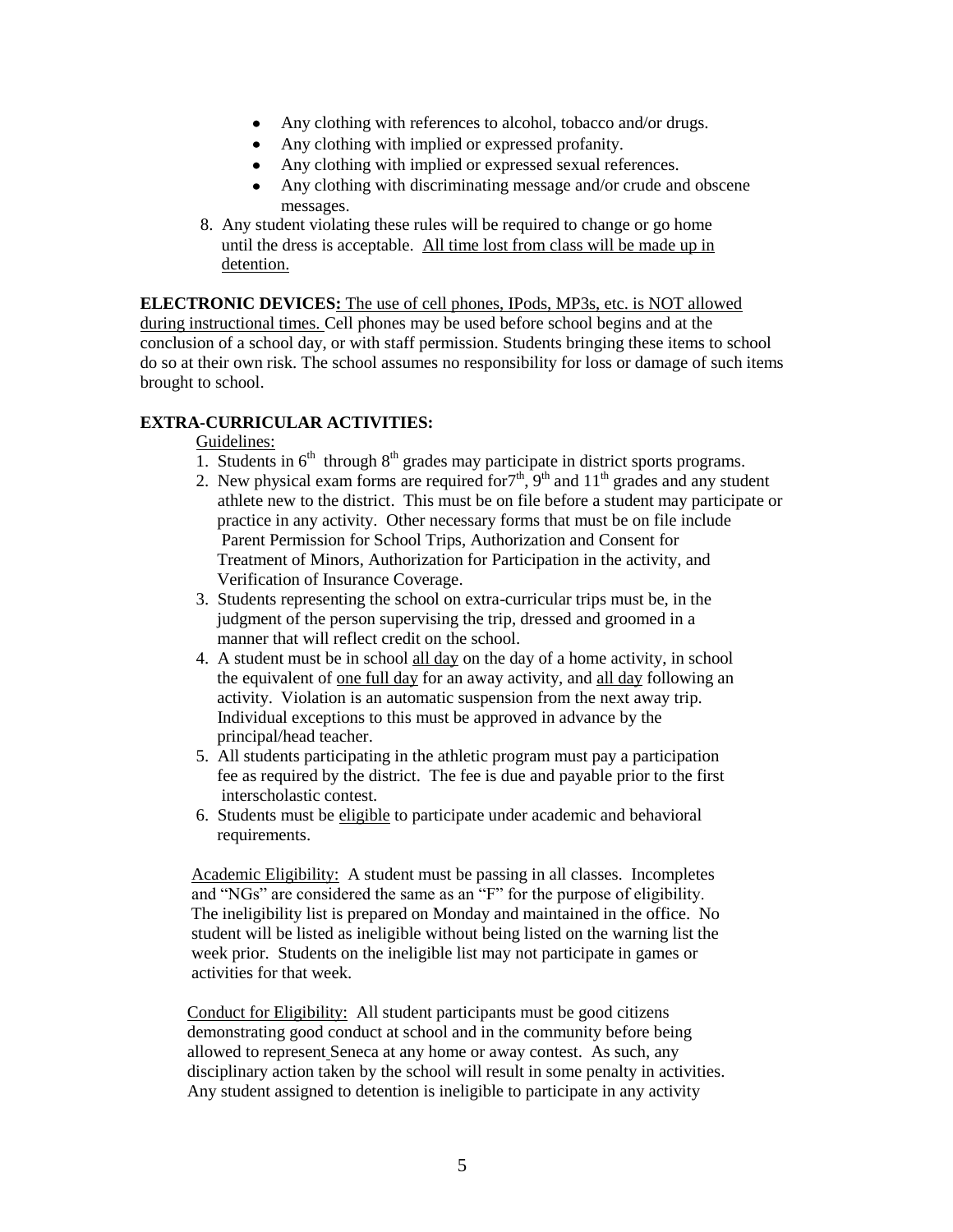until the detention is completed. A suspension from school (out of school) means no activity practice or participation during the period of suspension. A suspension (in school) means the participant may practice but not participate in any contest for the duration of the suspension.

Transportation: A student athlete must ride to all contests with the team on school provided transportation; but may return from a contest with his/her parents provided the coach has a note signed by the parent. Students may not return from a contest with an adult other than their parent unless approved in advance by the principal.

**FIRE AND EARTHQUAKE DRILLS:** At least once a month, fire drills are conducted without notice. Students are to leave the building in an orderly, quiet manner and assemble by classes at a designated area. The teacher will take roll and account for all students. Once a year, earthquake drills are conducted without notice. Students are to follow the instructions of the teacher and remain calm.

**FREEDOM OF EXPRESSION:** The use of libelous, profane or obscene language, threats of harm, or sexual harassment to persons or property are prohibited by law and do not receive constitutional protection.

**GUM:** Gum will not be used in the school building unless specifically approved by the classroom teacher or on special occasions.

**HARASSMENT:** All students have the responsibility for maintaining a harassment-free school environment. All students must take immediate action to stop harassment, to protect the people targeted by harassers, and to take all reasonable steps to ensure that no further harassment occurs. Harassment is defined as any unwelcome, inappropriate conduct, including retaliation, that causes a student to feel threatened, intimidated, or distressed in the school environment. Examples of harassment include, but are not limited to the following: Physical conduct: Unwelcome touching; standing too close; inappropriate or threatening staring or glaring; obscene, threatening or offensive gestures. Verbal or written conduct: Inappropriate references to body parts; derogatory or demeaning comments, jokes, or personal questions; sexual innuendoes; offensive remarks about race, gender; threatening, demeaning, or derogatory drawings, cartoons, or other graphics; offensive T-shirts, bumper stickers or other articles.

Individuals who believe they are being harassed or retaliated against should exercise one or more of the following options as soon as possible: (1) tell the harasser how you feel and ask the person to stop the offensive conduct; and/or (2) tell a teacher, counselor or principal about the conduct and how you feel about it. Students who engage in harassment will face consequences ranging from verbal warnings and letters home up to and including suspension and expulsion from school depending upon the seriousness of the misconduct. Visitors who harass may be removed from any school area of activity and prevented from returning.

**IMMUNIZATIONS:** Oregon law provides that a child must be fully immunized at the time of enrollment in school. There is a grace period for transfer students of 30 days after registration to obtain the required immunization records. Any student enrolling in school for the first time, who has no immunizations or a record of immunizations, or does not provide a religious or medical excuse, must be denied initial enrollment. If a child has started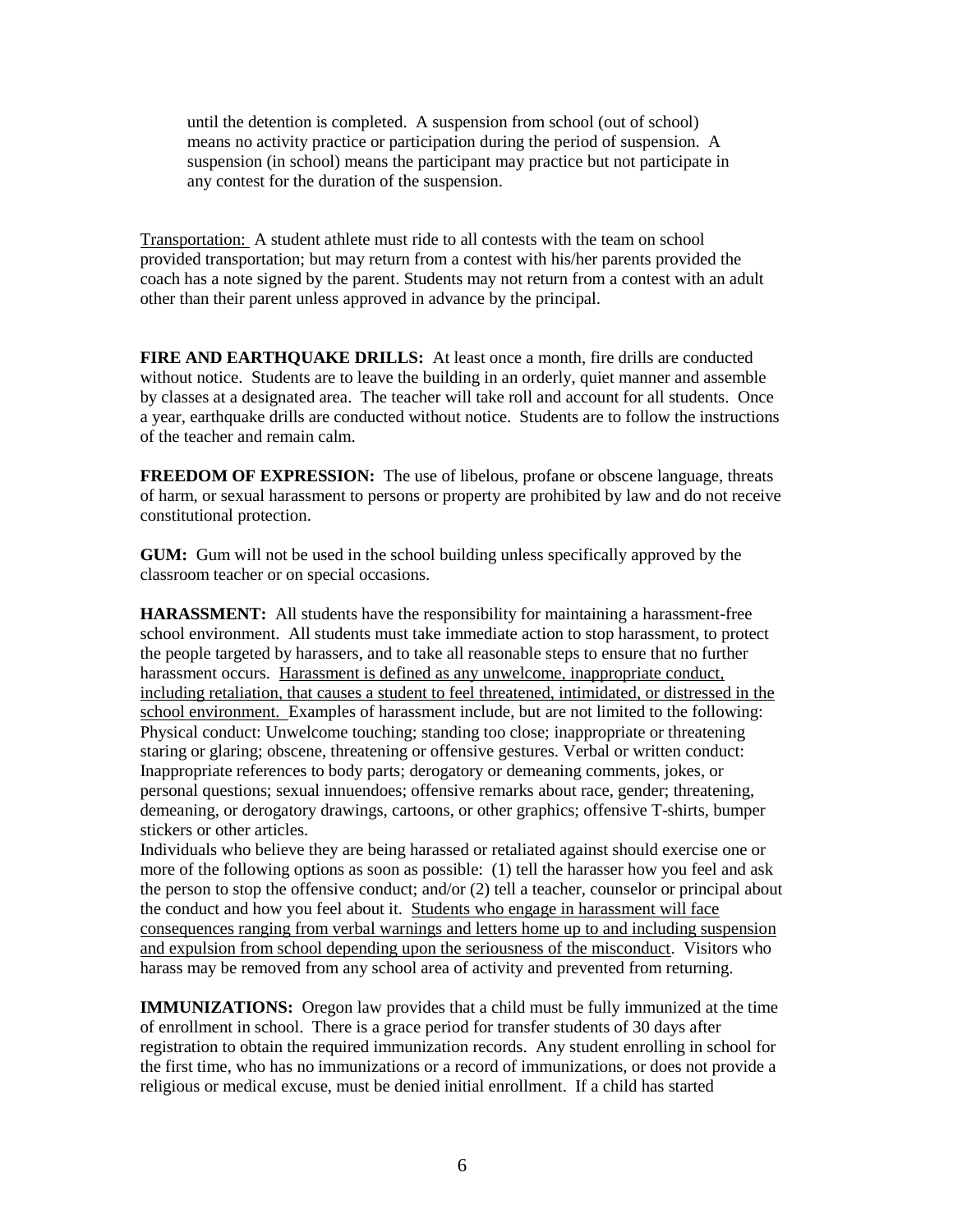immunizations late in life and has not received all those required, he/she may be enrolled in school if he/she is up to date under his/her personal immunization schedule.

**INCOMPLETES:** Incompletes must be cleared within two (2) weeks after the end of a grading period. Any incomplete not cleared by then will be changed to an "F". Students who have an incomplete due to an extended illness/injury may have more time to clear if arrangements are made with the teacher and head teacher.

**INSURANCE:** School accident insurance may be purchased by parents at a nominal fee. This is a limited policy. It is advisable that all students have some type of insurance. Students with school insurance MUST report any accident to the office within 24 hours to be valid. Supervisor of the activity should be notified of any injury at the time it occurs. Some form of accident insurance is required to play sports, whether school or personal insurance. The school district does not carry medical or accidental insurance covering accidents at school.

**INTERROGATIONS:** When law enforcement officials find it necessary to question students during the school day or during periods of extracurricular activities, the school principal or designee will be present when possible. An effort will be made to contact the parent/guardian/custodian so that the responsible adult may be notified of the situation.

**INTERNET:** Grant School District #3 has Internet services for its students. The Acceptable Use Policy restricts access to material that is inappropriate in the school environment. Staff will supervise student use of the Internet, but we cannot guarantee that students will not gain access to inappropriate material. To permit access the student and parent must sign the Student Internet Account Agreement to establish an account. Inappropriate internet use will result in loss of computer privileges.

**KINDERGARTEN:** Each child entering kindergarten in Grant School District #3 shall present a proof of birth at time of registration. Children whose  $5<sup>th</sup>$  birthday is on/or before September  $1<sup>st</sup>$  may be entered in kindergarten, or any child whose  $6<sup>th</sup>$  birthday is on/or before September  $1<sup>st</sup>$ , may be entered in first grade. Parents must bring birth certificates and immunization records in order to complete enrollment.

**HIGH SCHOOL DIPLOMAS:** Beginning with the class of 2013, Grant Union High School will have the following diploma options: Honors Diploma, Regular Diploma, Modified Diploma, and Alternative Certificate. Further details are available through Grant Union High School.

**LEGAL NOTICE:** The material contained in this handbook is for information only. The school reserves the right to revise policies, amend rules, alter regulations and change financial charges at any time in accordance with the best interests of the school. *District policies, which govern the conduct of the school, are kept in the principal's office.*

**LIBRARY:** This facility in our school is intended for educational and research purposes rather than a recreational area. Books must be returned promptly, on or before the due date. Books may be renewed. Lost and damaged books must be paid for accordingly.

**LOCKERS:** Lockers are school property and are issued to you for your convenience. Students will be assigned a locker partner. The school district carries no insurance to cover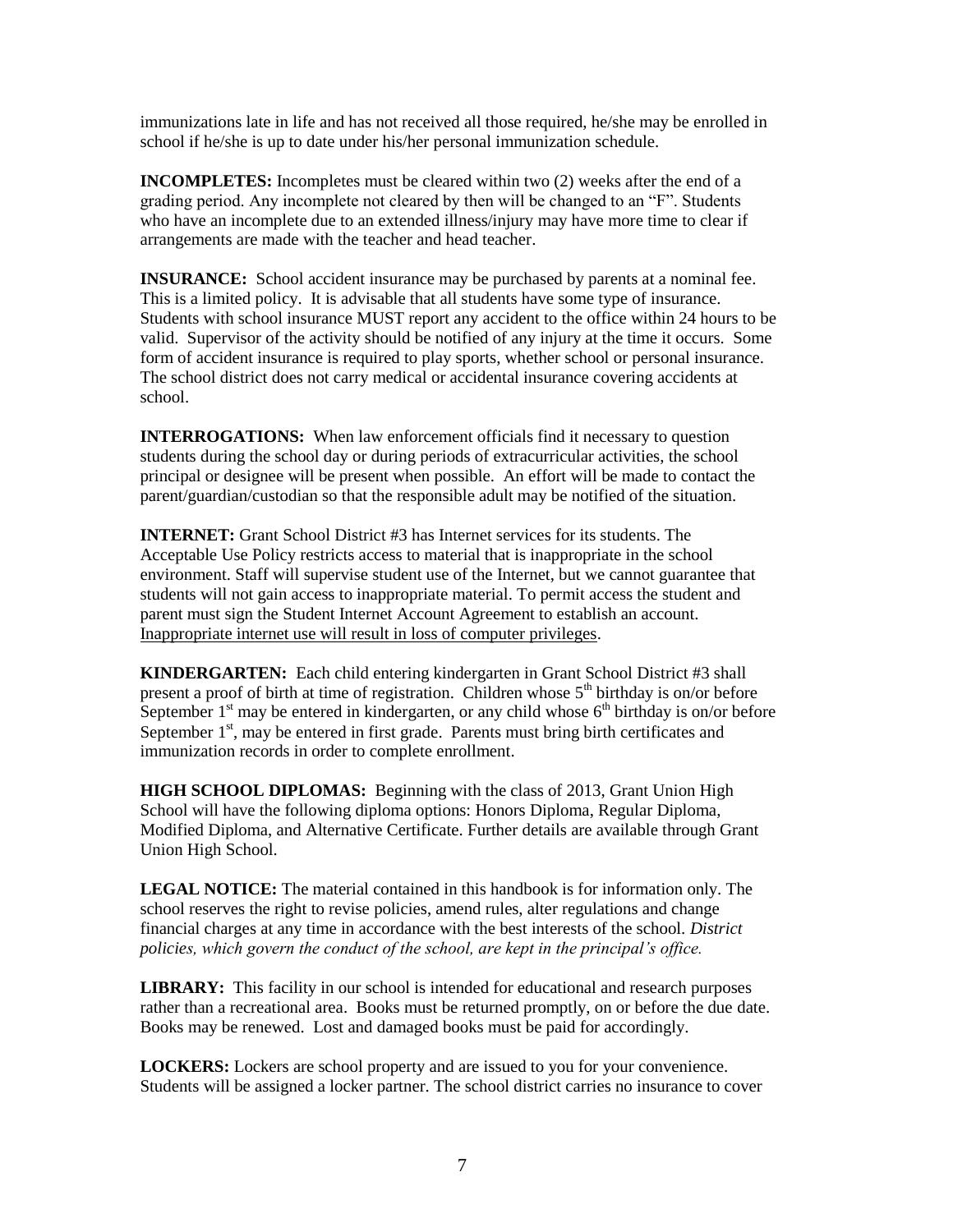loss or the theft of property from your lockers. DO NOT KEEP VALUABLES IN YOUR LOCKERS. Lockers are subject to search and *inspection at any time*. Periodic locker cleanings and inspections will take place during the school year. In order to change lockers, permission must be obtained from the office.

**LOST AND FOUND:** Students who have lost any articles may inquire at the office, or check in the lost and found. Items which are not claimed within a reasonable period of time will be given to charitable organizations.

**LUNCH PROCEDURE:** There is limited space available in the lunchroom. Students who walk to school will be required to go home for lunch unless prior arrangements are made in advance with the head teacher. Students who go home for lunch should not come back to school before the designated time. Students who usually eat at school, MUST bring a parental permissions note in order to leave school grounds during the lunch hour. This note must be turned in at the office.

**LUNCHROOM and RECESS:** Students will conduct themselves in a quiet and orderly manner. Loud talking, yelling, etc. will not be permitted. Floor and table areas used by a student must be cleaned when leaving. Students will treat other students and lunchroom personnel with courtesy and respect.

#### **LUNCH PROGRAM (free and reduced):**

How and when can you apply? You may apply at **any time** during the school year – simply contact your child's principal or school office for an application. If you are currently receiving Food Stamps, TANF or FDPIR, the only information required is your child's name, the Food Stamp, TANF, or FDPIR case number, and your signature. If you are not receiving any of the above benefits, your application must include the names of all household members and the current amount of income received by each member. Additionally, you must sign the application and include your social security number.

**MEDICATION:** Any student who is required to take prescription and/or over-the-counter medication at school needs to comply with the following policies and procedures at school.

- 1. Prescription medication brought to school will be kept in its **original container** with the appropriate physician or pharmacy label.
- 2. A written form signed by the doctor or the label on the bottle needs to indicate the following:
	- A. Name of the student.
	- B. Name of the drug.
	- C. Dosage.
	- D. Time interval that medication is given.
- 3. Written permission from the parent or guardian requesting the school comply with the doctor's orders.
- 4. For over-the-counter drugs we need a written request from the parent or guardian indicating when to give, dosage, and name of the drug.
- 5. Medication must be in the original container.
- 6. All medication will be stored in a locked cabinet in the office or classroom and will be administered by the principal or designee.
- 7. It is the student's responsibility to take the medication at the correct time. The classroom teachers, as well as the office, will assist in reminding students.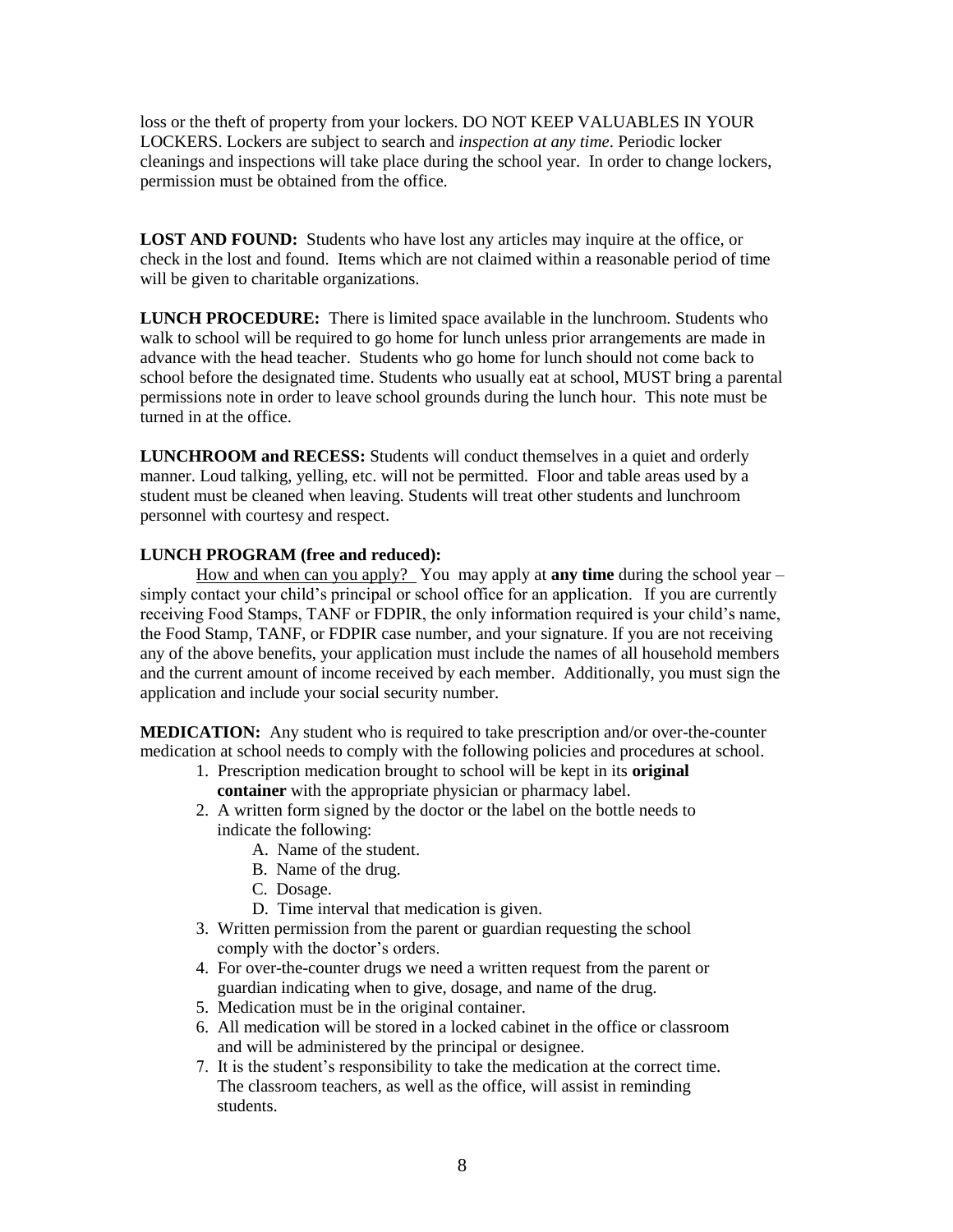**NOTES FROM HOME:** For safety purposes we require a written note from the parents or guardians for any bus changes occurring after school. Please send the written notice to school with your child to give to his/her teacher when they first arrive at class.

**PERSONAL POSSESSIONS:** Students are encouraged not to bring money, jewelry, expensive toys, electronic devices, etc., to school. The school assumes no responsibility for loss or damage of such items brought to school.

**PHYSICAL EDUCATION, Limitation of Student Participation:** The State Department of Education requires physical education for all students. If a child is recovering from an illness, a note from the parent will be accepted for up to three days; for a longer period, a medical excuse will be required stating the length of the time the student will be out of physical education. Students in grades kindergarten through fourth grade should bring a pair of gym shoes to be used exclusively on the gym floor. Fifth through eighth grade students will need gym shoes, shorts, t-shirts, and socks.

**PROGRESS REPORTS:** Teachers will notify parents of students failing or near failing work at midterm and make suggestions for possible improvement. Report cards indicating the grade earned will be sent to the parents every nine weeks for their examination.

**PROHIBITED ACTIVITIES AT SCHOOL FACILITIES:** Persons using school facilities, at any time or for any purpose, shall not consume, sell, give, or deliver tobacco or alcoholic beverage on school premises. All persons using school facilities shall take care that damages are not sustained by any buildings or equipment owned by the School District.

**RECESS POLICIES:** Weather permitting, students are given recesses each day. Decisions to have outside recess during cold weather depend upon the temperature and the wind chill factor. **Always dress your child for outside recess.** Boots are required on snowy days. When recess is in the gym, PE shoes must be worn.

**RELIGIOUS EXCLUSION FROM LEARNING**: Students may be excused from a staterequired program or learning activity for reasons of religion, disability, or other reasons deemed appropriate by the district. All such requests should be directed to the head teacher by the parent in writing and include the reason for the request.

# **REPORTING REQUIREMENTS REGARDING SEXUAL MISCONDUCT WITH STUDENTS**

Sexual conduct by district/school employees as defined by Oregon law will not be tolerated. All district employees are subject to this district policy JHFF.

*"Sexual conduct" as defined by Oregon law is any verbal or physical [or other] conduct by a school employee that is sexual in nature; directed toward a kindergarten through grade 12 student; unreasonably interferes with a student's educational performance; and creates an intimidating, hostile or offensive educational environment. The definition for sexual conduct does not include behavior that would be considered child abuse as outlined by Oregon law and district Board policy JHFE and JHFE-AR - Reporting of Suspected Child Abuse.* Any district/school employee who has reasonable cause to believe that another district/school employee or volunteer has engaged in sexual conduct with a student must immediately notify his/her immediate supervisor.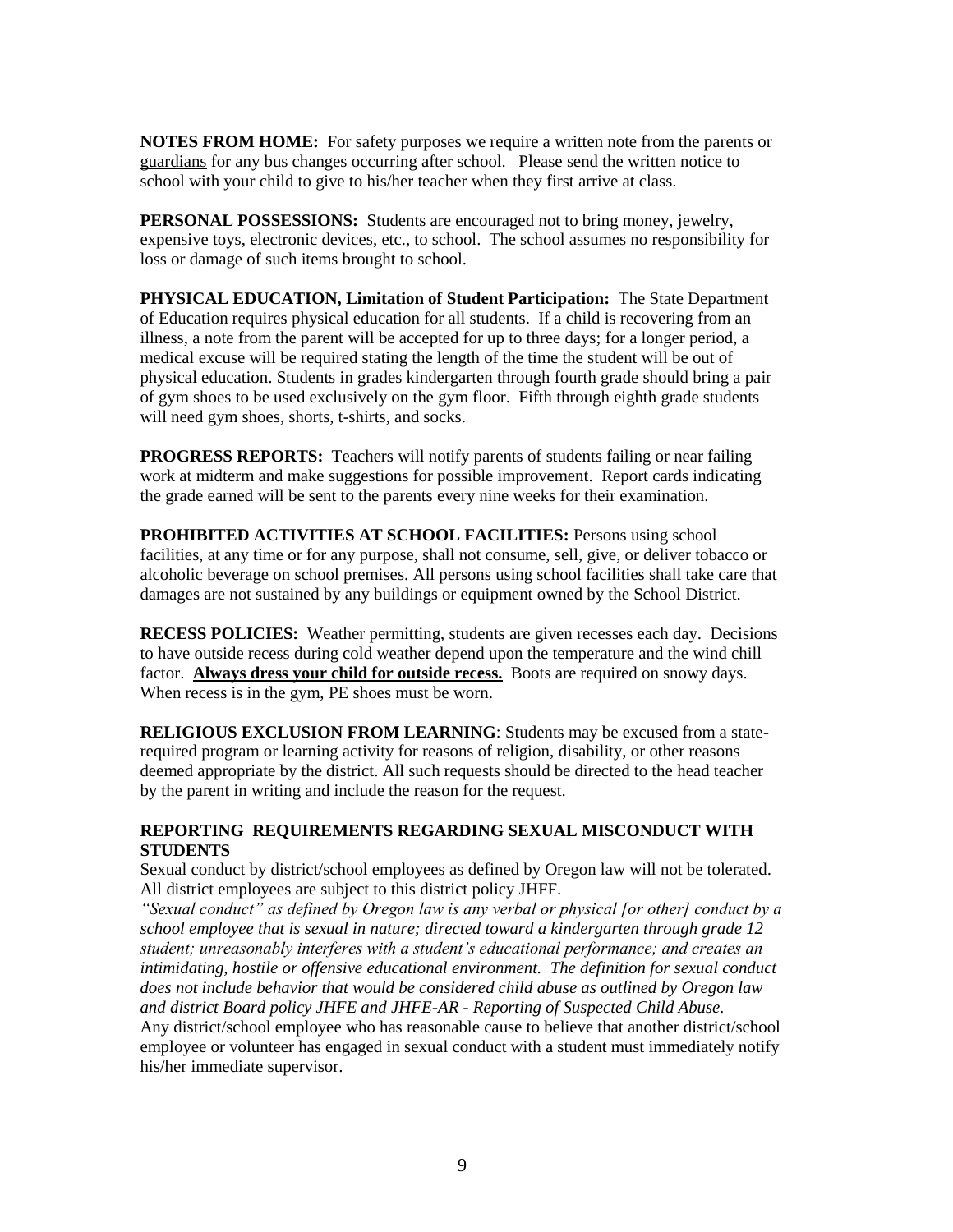**SEARCH AND SEIZURE:** District officials may search the student and his/her personal property when there is reasonable suspicion to believe a student is concealing evidence of an illegal act, violation of the Students Code of Conduct or district policy. Illegal items (weapons, alcohol and unlawful drugs, etc.) or other possessions determined to be a threat to the safety or security of others may be seized by district officials. Items, which may be used to disrupt or interfere with the educational process, may be temporarily removed from a student's possession or forfeited in accordance with the law. A general search of district facilities and properties including, but not limited to, lockers or desks may occur at any time. Items belonging to the district, which are unlawful or are in violation of district policy may be seized. Students will be notified that searches of district property have occurred and will be notified of any items seized as appropriate.

**STUDENT RECORDS:** The parent(s) or eligible student has a right to:

- 1. Inspect and review the student's education records;
- 2. Request the amendment of the student's education records to ensure that they are not inaccurate, misleading or otherwise in violation of the student's privacy or other right;
- 3. Consent to disclosures of personally identifiable information contained in the student's education records, except to the extent that the applicable state or federal law authorizes disclosure without consent;
- 4. Pursuant to OAR 581-21-410, file with the United States Department of Education a complaint under 34 CFR 99.64 concerning alleged failures by the district to comply with the requirements of federal law;
- 5. Obtain a copy of the district policy with regards to student education records;
- 6. The school district shall forward education records with 10 days of receiving the request from a student or an educational agency. The district policy regarding a transfer, retention disclosure, and correction of student educational records shall be kept in the principal's office at the school. If a parent of eligible student requests an opportunity for a hearing to challenge the content of the student's educational record, the school district shall hold a hearing with the parent or eligible student within a reasonable time after it received the request for the hearing.

**TELPHONE USE/Personal Communication Devices:** Students may use the phone with permission from school staff. Cell phones may be used before school begins and at the conclusion of a school day, or with staff permission.

**TEXTBOOKS:** The school provides each student with necessary textbooks. The students should assume responsibility for the proper care of the books that they use. Textbooks will be checked periodically and students will be expected to pay for books lost or destroyed.

**TOBACCO AND ALCOHOL:** Students in this school district shall not use or have in possession tobacco, illegal drugs, or alcohol on school premises or at any school sponsored activity, field trip or excursion. Violation of this rule may result in the suspension of the student or students involved and the law will be contacted.

Oregon law states that it is illegal to sell tobacco to an individual below the age of 18 and it is illegal for a minor below the age of 18 to use tobacco.